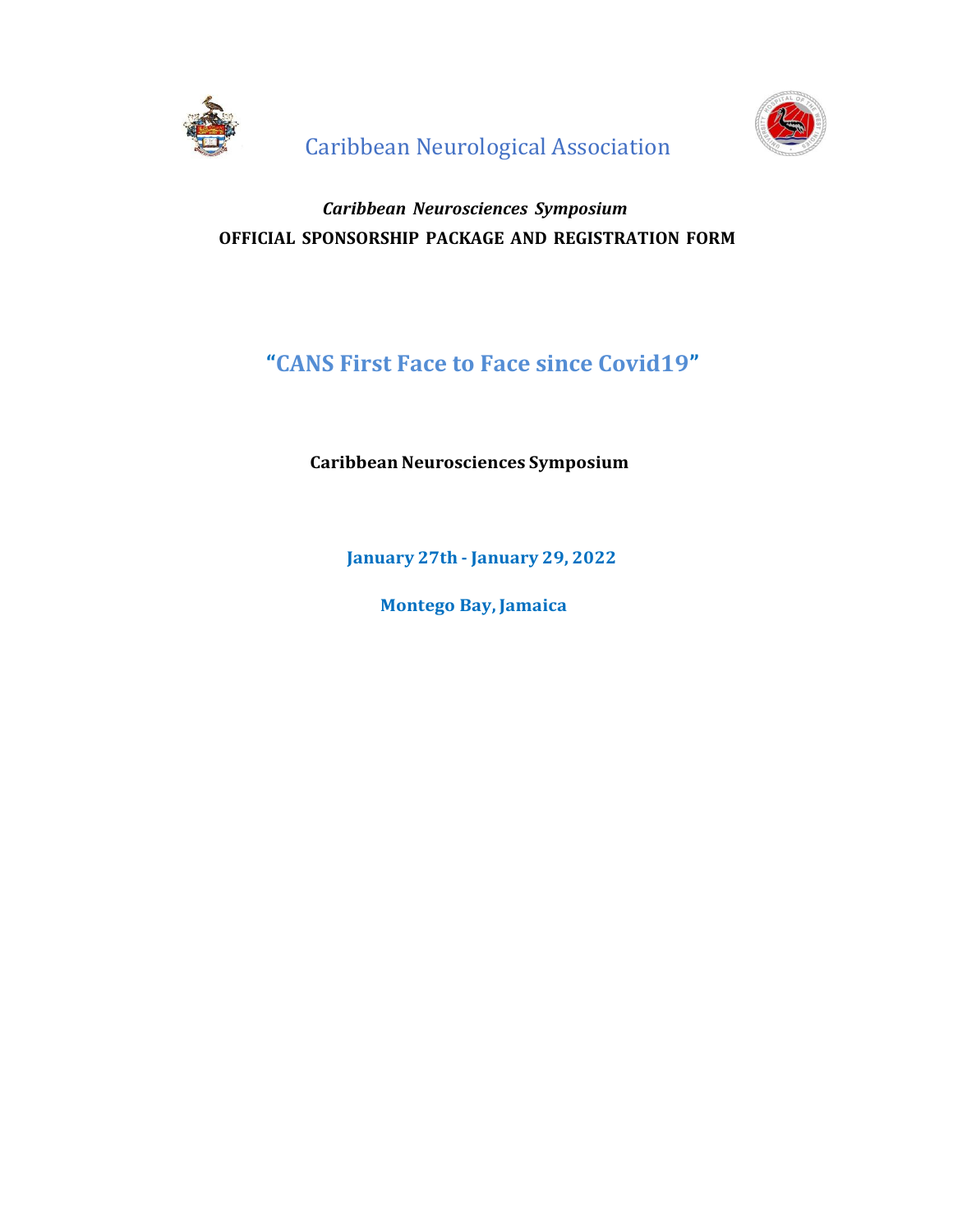

## Caribbean Neurosciences Symposium

#### Exhibit Deadlines/Fees:

January 21, 2022: Signed contract and 50% deposit due to receive priority booth assignment. Applications received after this date must be paid in full.

### **2022 Sponsorship Levels**

#### Platinum US\$10,000

- Primary placement of logo on CANS website, with link to your organization
- $\sqrt{\ }$  Free registration to conference for 6 invitees
- ✓ Display booth (prime area with large booth, seating & location choice)
- ✓ Demonstration of products at workshop (20 minutes)
- ✓ Product speaker-3 (2 academic, 1 product)
- $\sqrt{\frac{1}{2}}$  Electronic advertising on the main screen
- ✓ Front meeting room advertising
- ✓ Session Title recognition
- ✓ Program advertising in conference agenda (full page)
- ✓ Dedicated coffee break with signage
- ✓ List of all registered participants and contact information prior to event
- ✓ Badge advertising (company logo on badge)
- ✓ 4 pre-approved promotional inserts/items for conference bag
- ✓ Video product advertisement (provided by sponsor)
- ✓ Final complete participant list
- ✓ Sponsor banner outside conference center

#### **Gold sponsor US\$7,500**

- ✓ Placement of logo on CANS website, with link to your organization
- ✓ Free registration to conference for 4 invitees
- ✓ Display booth (Prime area, large booth with seating)
- ✓ Badge advertising (company logo on badge)
- ✓ 3 pre-approved promotional item/inserts for conference bag
- $\sqrt{\frac{10}{10}}$  Demonstration of products at workshop (10 minutes)
- ✓ Product speaker-1 (academic only)
- ✓ Session Title recognition
- ✓ Program advertising in conference agenda (1/2 Page)
- ✓ Final complete participant list

#### **Silver sponsor US\$5,000.00**

- ✓ Placement of logo on CANS Website, with link to your organization
- $\sqrt{}$  Free registration to conference for 3 invitees
- ✓ Display Booth
- ✓ 2 pre-approved promotional item/insert for conference bag
- ✓ Program advertising (1/3 Page)
- ✓ Final complete participant list

#### **Bronze sponsor US\$3,500.00**

- ✓ Placement of logo on CANS Website, with link to your organization
- ✓ Free registration to conference for 2 invitees
- ✓ Display Booth
- ✓ 2 pre-approved promotional item/insert for conference bag
- $\sqrt{P}$  Program advertising (1/4 page)
- ✓ Final complete participant list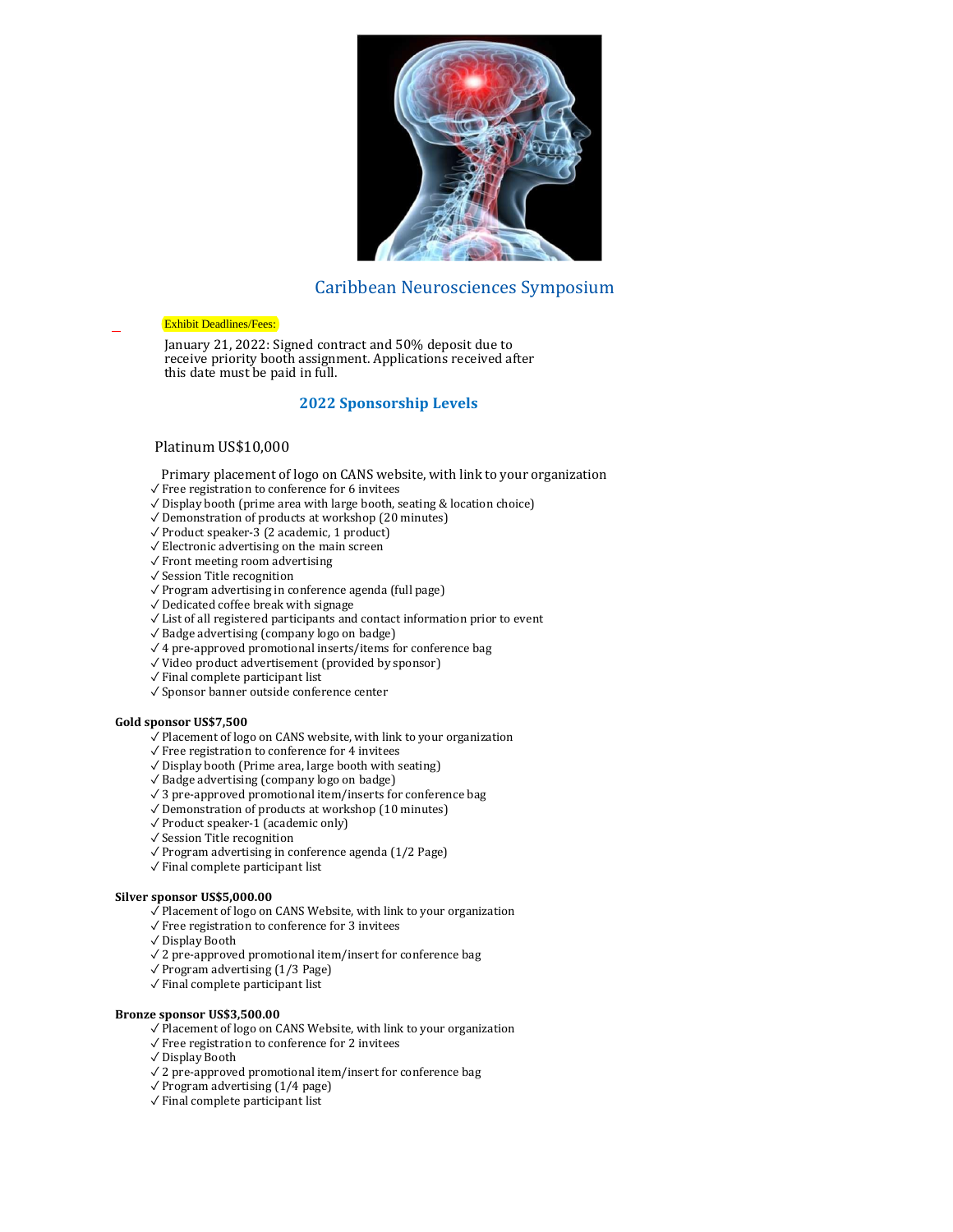## **Below are other sponsorship packages that may be taken on exclusivelyby any sponsor:**

| Event                        | Date  | Cost (US\$) |          |
|------------------------------|-------|-------------|----------|
| Coffee Break                 | Thurs | \$          | 800.00   |
| Coffee Break (Early Morning) | Fri   | \$          | 800.00   |
| Coffee Break (Mid-Morning)   | Fri   | \$          | 1,000.00 |
| Lunch                        | Fri   | \$          | 3,000.00 |
| Coffee Break (Afternoon)     | Fri   | \$          | 1,200.00 |
| Coffee Break (Early Morning) | Sat   | \$          | 800.00   |
| Coffee Break (Mid-Morning)   | Sat   | \$          | 1,000.00 |
| Lunch                        | Sat   | \$          | 3,000.00 |
| Coffee Break (Afternoon)     | Sat   | \$          | 1,200.00 |
| Hors d'oeuvres               | Sat   | \$          | 4,500.00 |

## **Entitlements:**

### **Lunch sponsor**

- ✓ Placement of logo on CANS Website, with link to your organization
- ✓ Display Booth
- $\sqrt{2}$  1 pre-approved promotional item/insert for conference bag
- $\sqrt{P}$  Program advertising (1/4 Page)
- ✓ 75% of participant list

### **Hors d'oeuvres**

- ✓ Placement of logo on CANS Website, with link to your organization
- ✓ Display Booth
- ✓ 2 pre-approved promotional item/insert for conference bag
- $\sqrt{P}$  Program advertising (1/3 page)
- $\checkmark$  Final complete participant list

### **Coffee Break sponsor**

- ✓ Placement of logo on CANS Website, with link to your organization
- ✓ Display Booth
- ✓ Sponsor Logo on CANS conference book
- $\sqrt{50\%}$  of participant list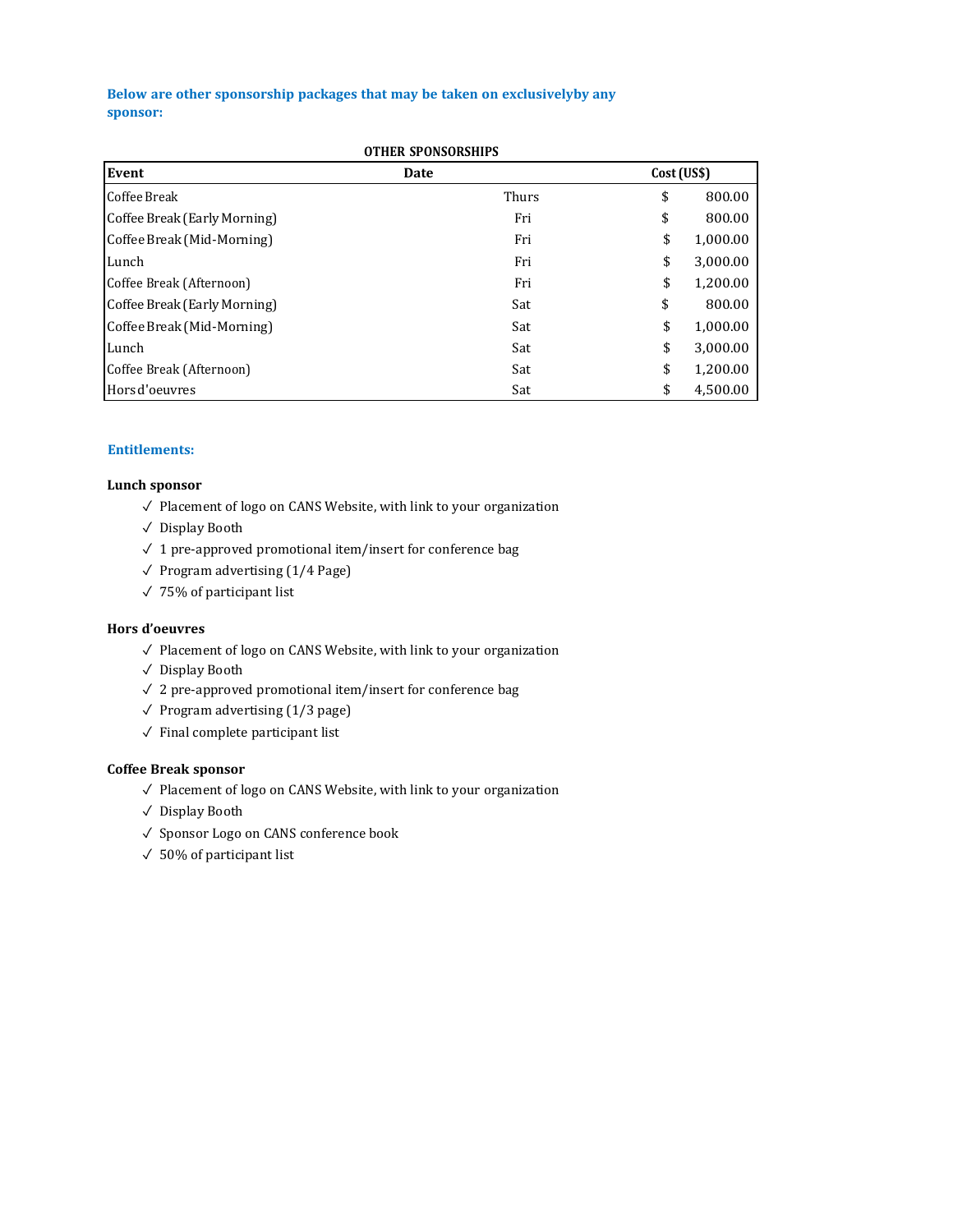## **Caribbean Neurosciences Symposium**

January 27th - January 29, 2022

## **CANS 2022 EXHIBITOR REGISTRATION FORM**

Company Information: Please print or type. Abbreviations of Inc., Co., and Corp., should be used. Company Name:

| Address:                                                                                                 |                                                                                                                                                                                                                                                                                                                                                                                         |
|----------------------------------------------------------------------------------------------------------|-----------------------------------------------------------------------------------------------------------------------------------------------------------------------------------------------------------------------------------------------------------------------------------------------------------------------------------------------------------------------------------------|
| City/State/Zip:                                                                                          |                                                                                                                                                                                                                                                                                                                                                                                         |
| Country:                                                                                                 |                                                                                                                                                                                                                                                                                                                                                                                         |
| Website:                                                                                                 |                                                                                                                                                                                                                                                                                                                                                                                         |
| besent)<br>Name:                                                                                         | Contact Information & Mailing Address: (Representative to whom all exhibit - related material will                                                                                                                                                                                                                                                                                      |
|                                                                                                          |                                                                                                                                                                                                                                                                                                                                                                                         |
| the control of the control of the control of the control of the control of the control of<br>Phone: Fax: |                                                                                                                                                                                                                                                                                                                                                                                         |
| Company:                                                                                                 |                                                                                                                                                                                                                                                                                                                                                                                         |
| Address:                                                                                                 |                                                                                                                                                                                                                                                                                                                                                                                         |
| City/State/Zip:                                                                                          |                                                                                                                                                                                                                                                                                                                                                                                         |
| Country:                                                                                                 |                                                                                                                                                                                                                                                                                                                                                                                         |
| Neurosciences Symposium.                                                                                 | We agree to abide by this Contract/Application and the Exhibitor Rules and Regulations for the<br>2018 Caribbean Neurosciences Symposium Annual Meeting that is made a part hereof by this<br>reference. Theundersigned is empowered to enter into contracts on behalf of the exhibiting<br>company. This is not a binding contract until signed by the representative of the Caribbean |
| <b>Agreed to:</b>                                                                                        |                                                                                                                                                                                                                                                                                                                                                                                         |
| SIGNATURE OF AUTHORIZED COMPANY REPRESENTATIVE Date:<br>Print Name:                                      | Title:                                                                                                                                                                                                                                                                                                                                                                                  |
| <b>Accepted for CANS:</b>                                                                                |                                                                                                                                                                                                                                                                                                                                                                                         |
|                                                                                                          | SIGNATURE OF AUTHORIZED CANS REPRESENTATIVE Date: ______________________________                                                                                                                                                                                                                                                                                                        |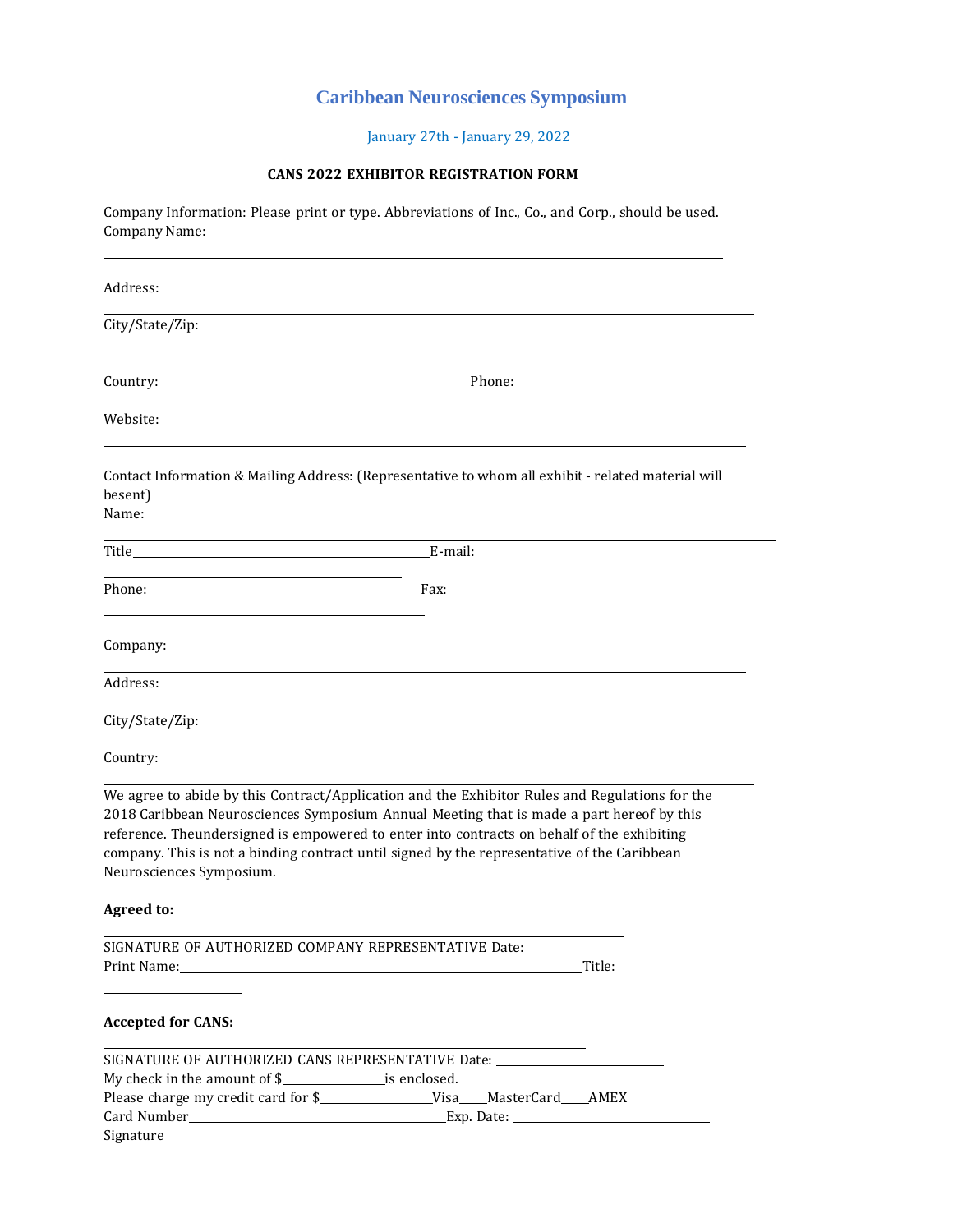## **Caribbean Neurosciences Symposium**

#### **EXIBITORPRODUCT CATEGORIES**

Please circle a maximum of five categories that best represent the products or services your company will<br>display at the 2022 CANS Annual Meeting. CANS is unable to guarantee that profile and categoryinformation<br>received a

#### **Company Profile**

Please provide a brief description of your company and the products and/or services you will be displaying at the<br>CANS Annual Meeting. Profiles may be submitted via e-mail, fax or on a separate pieceof paper attached to th

| Allografts/Human Tissue                        | Anatomical Charts/Models                                  |
|------------------------------------------------|-----------------------------------------------------------|
| Aneurysm Clips and Accessories                 | Aspirators                                                |
| Bank                                           | Bone Growth Stimulators                                   |
| <b>Bone Substitute</b>                         | <b>Business Management Solutions</b>                      |
| CT/MRI Magnetic Source Imaging                 | Car company                                               |
| Cervical Collars                               | Computer Hardware                                         |
| Computer Software for Office<br>Management     | Computer Software for Surgical<br>Applications            |
| <b>Continuing Medical Education</b><br>Courses | Craniotomies, Drills &<br>Accessories                     |
| CSF Drainage Devices                           | Diagnostic Imaging                                        |
| Dura Substitute                                | Endoscopes                                                |
| <b>Endovascular Devices</b>                    | Financial institution                                     |
| <b>Fibrin Sealants</b>                         | <b>Financial Services (Professional</b><br>&<br>Personal) |
| Fluoroscopes                                   | Food Company                                              |
| <b>Functional Stereotactic Surgery</b>         | Halo Systems/Spinal<br>Orthosis/Spinal Support Systems    |
| Headlights, Surgical                           | Health & Sports Equipment                                 |
| Hemostats                                      | Hotel                                                     |
| Image-Guided Navigation Systems                | <b>Imaging Agents</b>                                     |
| Insurance                                      | Lasers                                                    |
| Management Consultants                         | Microscope Systems                                        |
| <b>Medical Devices</b>                         | <b>Monitoring Systems</b>                                 |
| Microsurgical Instrumentation                  | <b>Operating Tables &amp; Accessories</b>                 |
| Web Page Developers                            | <b>Other</b>                                              |